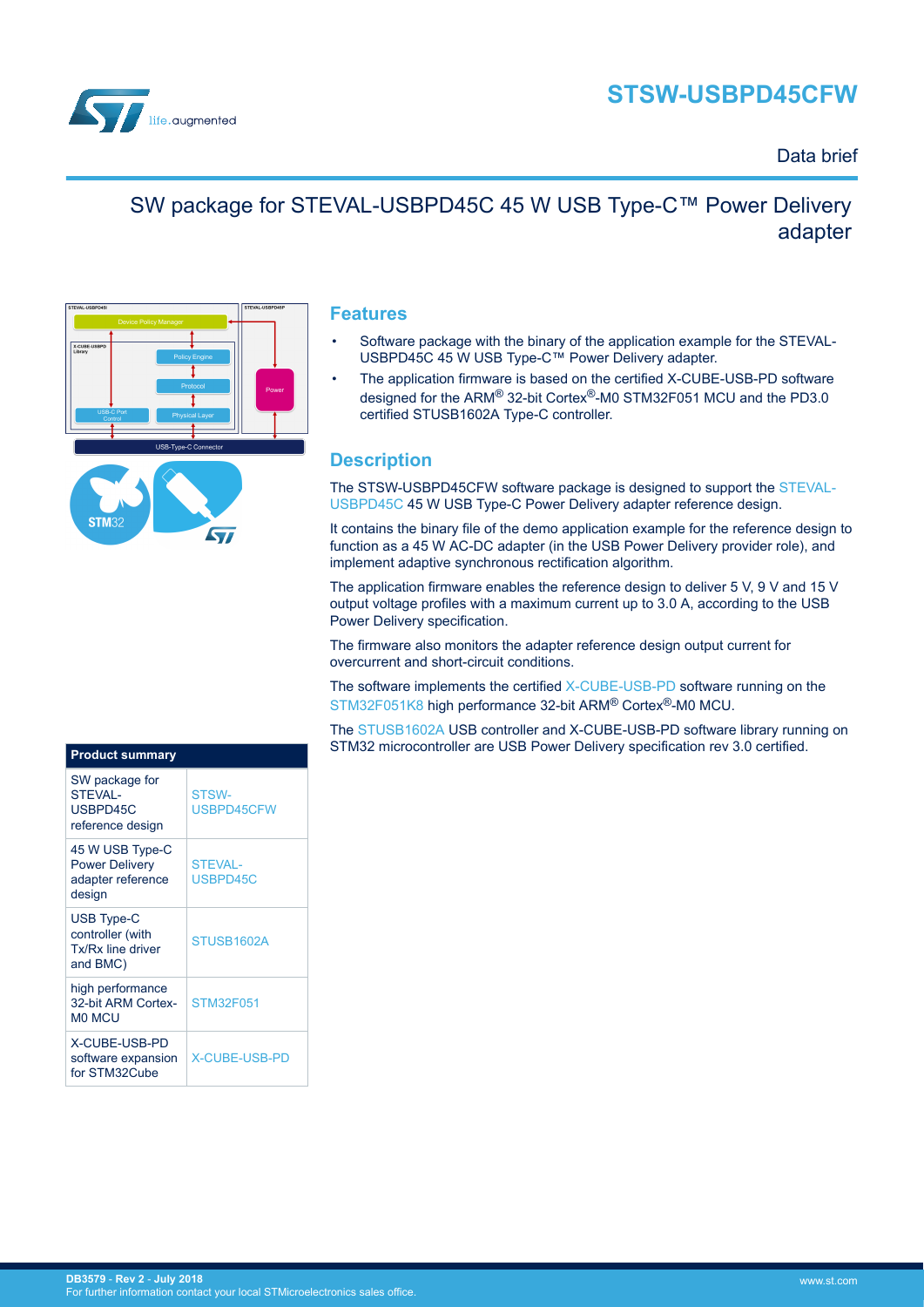### **Revision history**

#### **Table 1. Document revision history**

| <b>Date</b> | <b>Version</b> | <b>Changes</b>   |
|-------------|----------------|------------------|
| 19-Apr-2018 |                | Initial release. |
| 04-Jul-2018 |                | Minor text edits |